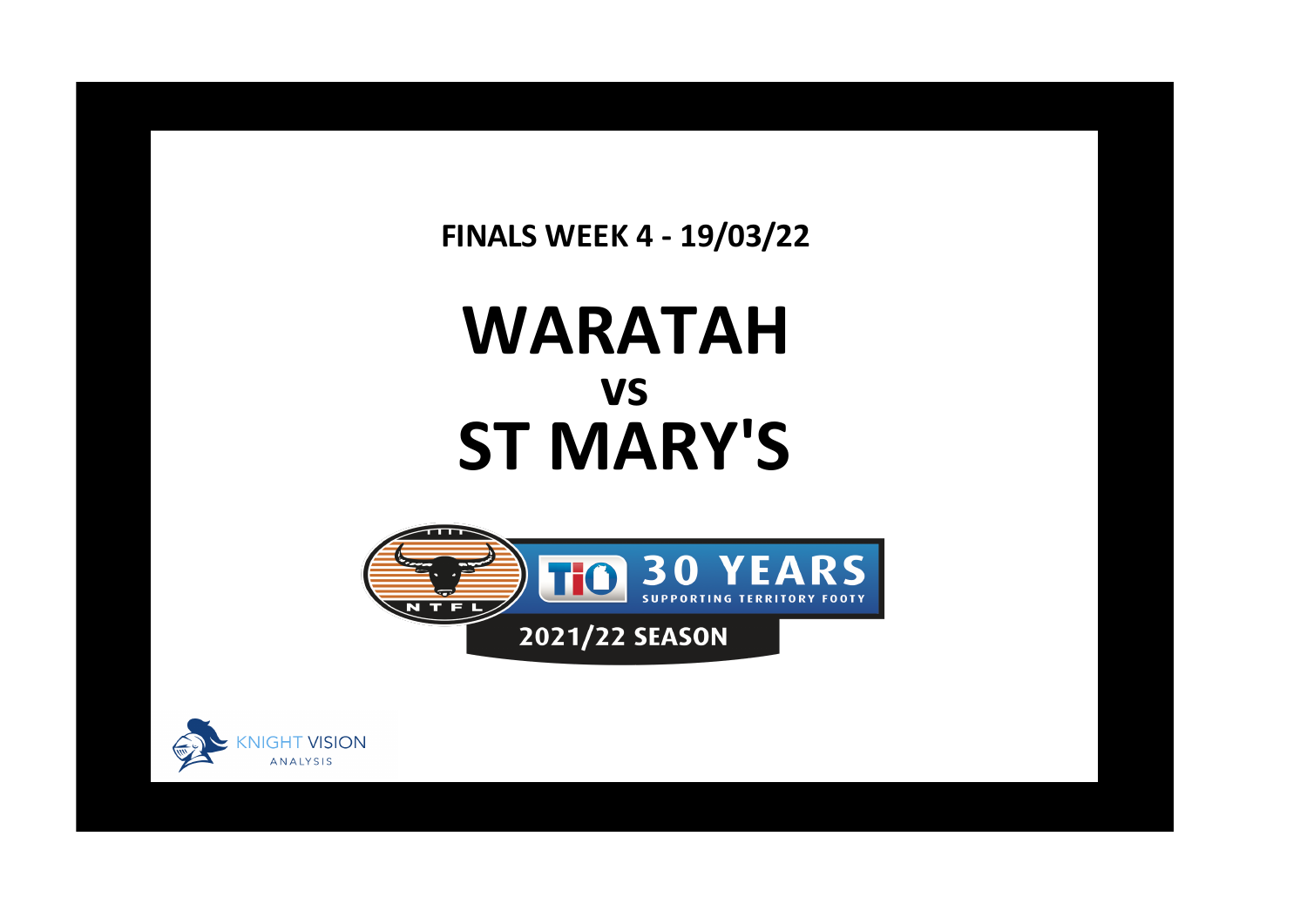|                         |                | Waratah                 |                         |                         |                          |                | <b>St Mary's</b> |                | <b>Differential</b>     |              |  |              |                |                |                |              |
|-------------------------|----------------|-------------------------|-------------------------|-------------------------|--------------------------|----------------|------------------|----------------|-------------------------|--------------|--|--------------|----------------|----------------|----------------|--------------|
| Q1                      | Q <sub>2</sub> | Q <sub>3</sub>          | Q4                      | <b>TOTAL</b>            |                          | Q1             | Q <sub>2</sub>   | Q <sub>3</sub> | Q <sub>4</sub>          | <b>TOTAL</b> |  | Q1           | Q <sub>2</sub> | Q <sub>3</sub> | Q <sub>4</sub> | <b>TOTAL</b> |
| 43                      | 30             | 33                      | 41                      | 147                     | <b>Kicks</b>             | 37             | 48               | 39             | 36                      | 160          |  | $+6$         | $-18$          | -6             | $+5$           | $-13$        |
| 13                      | 17             | 24                      | 21                      | 75                      | <b>Handballs</b>         | 19             | 13               | 21             | 15                      | 68           |  | $-6$         | $+4$           | $+3$           | $+6$           | $+7$         |
| 56                      | 47             | 57                      | 62                      | 222                     | <b>Disposals</b>         | 56             | 61               | 60             | 51                      | 228          |  | $\bf{0}$     | $-14$          | $-3$           | $+11$          | $-6$         |
| 3.31                    | 1.76           | 1.38                    | 1.95                    | 1.96                    | <b>K:H Ratio</b>         | 1.95           | 3.69             | 1.86           | 2.40                    | 2.35         |  | $+1.36$      | $-1.93$        | $-0.48$        | $-0.45$        | $-0.39$      |
| 63%                     | 57%            | 58%                     | 73%                     | 63%                     | Kick Eff. %              | 57%            | 60%              | 62%            | 69%                     | 62%          |  | $+6%$        | $-4%$          | $-4%$          | $+4%$          | $+1%$        |
| 92%                     | 71%            | 75%                     | 76%                     | 77%                     | <b>Handball Eff. %</b>   | 68%            | 100%             | 81%            | 87%                     | 82%          |  | $+24%$       | $-29%$         | $-6%$          | $-10%$         | $-5%$        |
| 5                       | 4              | 5                       | $\overline{2}$          | 16                      | <b>Clangers</b>          | 9              | 3                | $\overline{2}$ | $\overline{2}$          | 16           |  | $-4$         | $+1$           | $+3$           | $\mathbf{0}$   | $\mathbf{0}$ |
| 31                      | 22             | 27                      | 29                      | 109                     | <b>Cont. Poss</b>        | 31             | 34               | 34             | 24                      | 123          |  | $\bf{0}$     | $-12$          | $-7$           | $+5$           | $-14$        |
| 27                      | 25             | 30                      | 32                      | 114                     | <b>Unc. Poss</b>         | 27             | 22               | 25             | 28                      | 102          |  | $\mathbf{0}$ | $+3$           | $+5$           | $+4$           | $+12$        |
| 16                      | $\overline{7}$ | $\overline{\mathbf{z}}$ | 10                      | 40                      | <b>Marks</b>             | 15             | 9                | 5              | 13                      | 42           |  | $+1$         | $-2$           | $+2$           | $-3$           | $-2$         |
| 13                      | 6              | 4                       | 10                      | 33                      | <b>Unc. Marks</b>        | 12             | 6                | 1              | 12                      | 31           |  | $+1$         | $\mathbf{0}$   | $+3$           | $-2$           | $+2$         |
| 3                       | 1              | 3                       | 0                       | $\overline{\mathbf{z}}$ | <b>Cont. Marks</b>       | 3              | 3                | 4              | 1                       | 11           |  | $\mathbf{0}$ | $-2$           | $-1$           | $-1$           | $-4$         |
| 7                       | $\overline{2}$ | $\mathbf 0$             | 0                       | 9                       | <b>Int. Marks</b>        | 3              | 4                | $\mathbf{1}$   | $\overline{2}$          | 10           |  | $+4$         | $-2$           | $-1$           | $-2$           | $-1$         |
| 0                       | $\mathbf 0$    | $\overline{\mathbf{3}}$ | $\overline{2}$          | 5                       | <b>F50 Marks</b>         | $\overline{2}$ | $\Omega$         | 3              | $\overline{\mathbf{3}}$ | 8            |  | $-2$         | $\mathbf{0}$   | $\mathbf{0}$   | $-1$           | $-3$         |
| 10                      | 12             | 16                      | 12                      | 50                      | <b>Handball Receives</b> | 12             | 11               | 14             | 13                      | 50           |  | $-2$         | $+1$           | $+2$           | $-1$           | $\mathbf{0}$ |
| 19                      | 18             | 22                      | 24                      | 83                      | <b>Groundball Gets</b>   | 24             | 27               | 26             | 20                      | 97           |  | $-5$         | $-9$           | $-4$           | $+4$           | $-14$        |
| 8                       | 14             | 5                       | 12                      | 39                      | <b>Hitouts</b>           | 9              | 8                | 8              | 3                       | 28           |  | $-1$         | $+6$           | $-3$           | $+9$           | $+11$        |
| 7                       | 3              | 6                       | 9                       | 25                      | <b>Clearances</b>        | 9              | 13               | 7              | 8                       | 37           |  | $-2$         | $-10$          | $-1$           | $+1$           | $-12$        |
| 27                      | 16             | 9                       | 9                       | 61                      | <b>Tackles</b>           | 16             | 15               | 13             | 13                      | 57           |  | $+11$        | $+1$           | $-4$           | $-4$           | $+4$         |
| $\overline{\mathbf{z}}$ | 6              | 10                      | 6                       | 29                      | <b>One Percenters</b>    | 12             | $\overline{7}$   | 4              | 6                       | 29           |  | $-5$         | $-1$           | $+6$           | $\bf{0}$       | $\mathbf{0}$ |
| 3                       | 4              | 8                       | 5                       | 20                      | <b>Spoils</b>            | 9              | 4                | 3              | 5                       | 21           |  | $-6$         | $\mathbf{0}$   | $+5$           | $\mathbf{0}$   | $-1$         |
| 9                       | 4              | 4                       | $\overline{\mathbf{z}}$ | 24                      | <b>Frees For</b>         | 7              | 6                | 5              | 5                       | 23           |  | $+2$         | $-2$           | $-1$           | $+2$           | $+1$         |
| 7                       | 6              | 5                       | 5                       | 23                      | <b>Frees Against</b>     | 9              | 4                | 4              | $\overline{\mathbf{z}}$ | 24           |  | $-2$         | $+2$           | $+1$           | $-2$           | $-1$         |
| 15                      | 11             | 11                      | 10                      | 47                      | Inside 50s               | 11             | 11               | 9              | 13                      | 44           |  | $+4$         | $\mathbf{0}$   | $+2$           | $-3$           | $+3$         |
| 10                      | 5              | $\overline{\mathbf{3}}$ | 9                       | 27                      | <b>Rebound 50s</b>       | 11             | 10               | 10             | 5                       | 36           |  | $-1$         | $-5$           | $-7$           | $+4$           | $-9$         |
| 33%                     | 9%             | 27%                     | 60%                     | 32%                     | Score / I50 %            | 18%            | 64%              | 78%            | 69%                     | 57%          |  | $+15%$       | $-55%$         | $-51%$         | $-9%$          | $-25%$       |
| 3                       | 1              | $\mathbf{1}$            | 5                       | 10                      | <b>Goals</b>             | 1              | 5                | 5              | 4                       | 15           |  | $+2$         | $-4$           | $-4$           | $+1$           | $-5$         |
| 2                       | 0              | 2                       | 1                       | 5                       | <b>Behinds</b>           | 1              | $\overline{2}$   | $\overline{2}$ | 5                       | 10           |  | $+1$         | $-2$           | $\Omega$       | $-4$           | $-5$         |
| 20                      | 6              | 8                       | 31                      | 65                      | <b>Score</b>             | 7              | 32               | 32             | 29                      | 100          |  | $+13$        | $-26$          | $-24$          | $+2$           | $-35$        |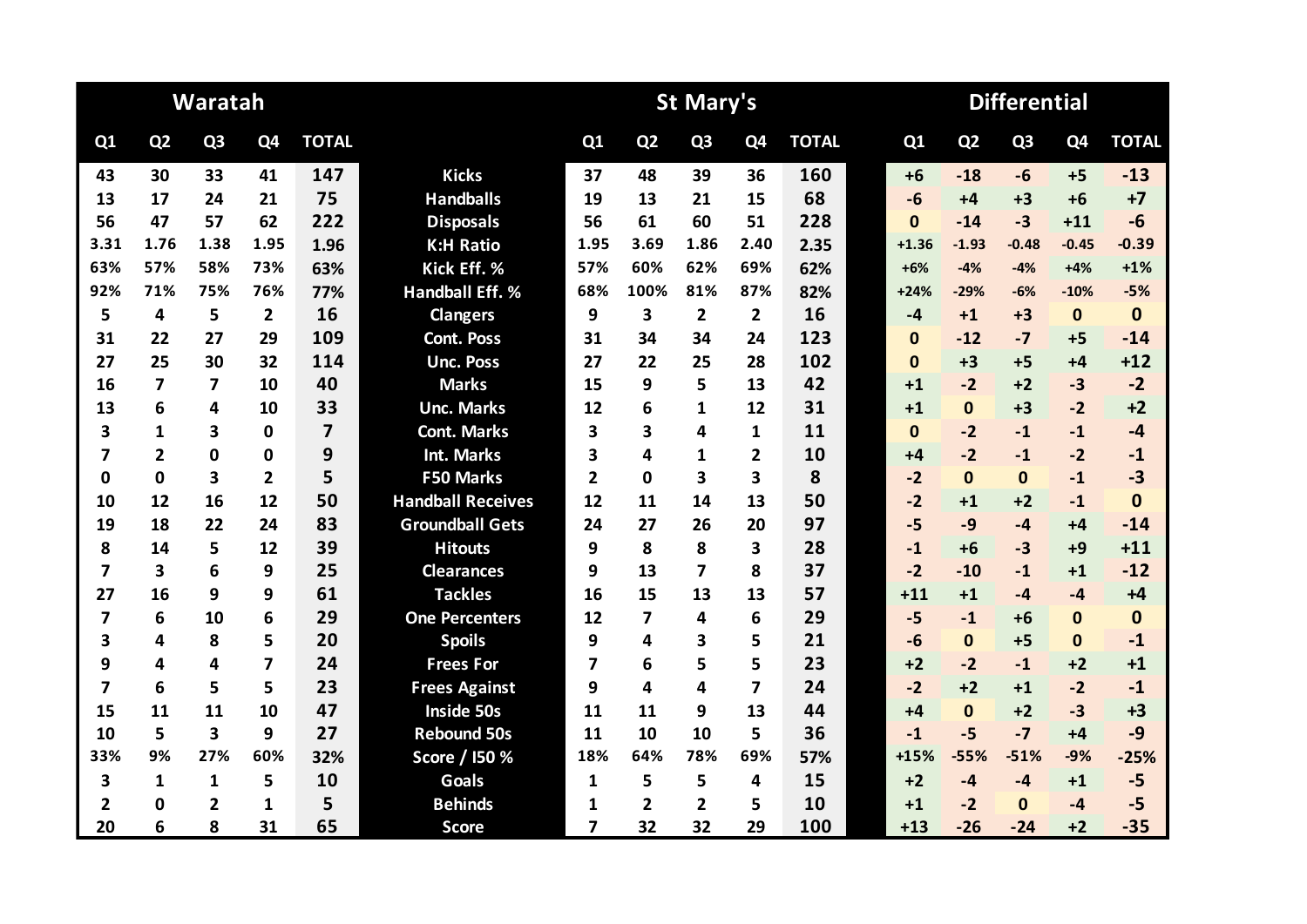|                     |       |      |     |            |             |    |           |           |      |      |    |          | Waratah               |    |       |       |       |      |    |           |      |    |      |                     |    |                        |                       |
|---------------------|-------|------|-----|------------|-------------|----|-----------|-----------|------|------|----|----------|-----------------------|----|-------|-------|-------|------|----|-----------|------|----|------|---------------------|----|------------------------|-----------------------|
| <b>Player</b>       | К     | н    | D   |            | KE% HE% CLG |    | <b>CP</b> | <b>UP</b> | M    | UM   | CM |          | IM F50M HR GBG HO CLR |    |       |       |       | т    | 1% | <b>SP</b> | FF   | FA | 150  | <b>R50</b>          | G  | В                      | <b>SA</b>             |
| 10 A Gulden         | -23   | 5    | 28  | 48%        | 60%         | 6  | 8         | 20        | 8    | 8    | 0  | 3        | 0                     | 7  | 8     | 0     | 4     | 3    |    | 2         | 3    | 1  | 6    | 4                   | 0  | $\Omega$               | $\mathbf{1}$          |
| 04 D Collis         | 15    | 6    | 21  | 60%        | 67%         | 3  | 10        | 12        | 2    | 2    | 0  | 1        | 0                     | 6  | 9     | 0     |       |      |    | 1         | 2    | 3  | 5    | 2                   | 0  | 0                      | 0                     |
| 07 R Turnbull       | 11    | 8    | 19  | 73%        | 75%         | 0  | 13        |           | 2    | 2    | 0  | 0        | 0                     | 5  | 12    | 0     | 5     | 4    |    | 0         |      | 2  |      | 1                   | 0  | 0                      | 1                     |
| 14 J Crocker        | 9     |      | 16  | 56%        | 100%        | 1  | 7         | 10        | 4    | 4    | 0  | 0        | 0                     | 5  | 7     | 0     |       | 2    | O  | 0         | 0    | 1  |      | 2                   | 0  | 0                      | 0                     |
| 21 A Ankers         | 8     | 8    | 16  | 75%        | 88%         | 0  | 14        | 2         | 2    | 1    | 1  | 1        | 0                     | 1  | 13    | 0     | 4     | 8    | 1  | 0         | 0    | 1  |      | 3                   |    | $\mathbf{1}$           | 0                     |
| 33 C Rich           | 11    | 4    | 15  | 73%        | 75%         | 0  | 8         | 6         | 3    | 2    | 1  | $\Omega$ | 1                     | 3  | 3     | 0     |       | 1    | 0  | $\Omega$  | 5    | 1  | 0    | 0                   | 4  | 1                      | 1                     |
| 06 W Collis         | 13    | 0    | 13  | 92%        | #####       |    | 4         | 9         | 2    | 2    | 0  | 0        | 0                     | 6  | 1     | 0     |       | 2    | 0  | 0         | 3    | 1  |      | 1                   | 1  | 0                      | 1                     |
| 03 B Carroll        | 5     | 6    | 11  | 80%        | 83%         | 0  | 4         | 7         | 2    | 2    | 0  | 0        | 0                     | 1  | 4     | 0     | 3     | 0    | 3  | 1         | 0    | 2  | 1    | 1                   | 0  | 0                      | 0                     |
| 05 T Cree           | 8     | 2    | 10  | 50%        | 100%        | 1  | 5         | 4         | 3    | 3    | 0  | 0        | 0                     | 0  | 2     | 0     | 2     | 5    | 0  | 0         | 3    | 3  | 4    | $\overline{2}$      | 1  | 0                      | 0                     |
| 15 R Bartee         | 3     | 6    | 9   | 100%       | 67%         | 0  | 4         | 5         | 1    | 1    | 0  | 0        | 1                     | 3  | 3     | 0     | 1     | 3    | 1  | 0         | 1    | 1  | 1    | 0                   | 0  | 0                      | 1                     |
| 08 D O'Dwyer        | 5     | 2    | 7   | 80%        | 50%         | 1  | 3         | 5         | 1    | 1    | 0  | 0        | 0                     | 2  | 3     | 0     | 0     | 2    |    | 1         | 0    | 1  | 0    | 5                   | 0  | 0                      | 0                     |
| 27 C Arnold         | 2     | 5    | 7   | 0%         | 100%        | 0  | 2         | 5         | 1    | 1    | 0  | 0        | 1                     | 1  | 2     | 0     | 0     | 4    |    | 0         | 0    | 1  | 3    | 0                   | 0  | 1                      | 0                     |
| 31 K Silver         | 5     | 2    | 7   |            | 40% 100%    | 1  | 2         | 5         | 0    | 0    | 0  | 0        | 0                     | 3  | 2     | 0     | 0     | 5    | 0  | 0         | 0    | 0  | 3    | 0                   | 1  | $\Omega$               | 0                     |
| 09 J Bowd           | 4     |      | 6   | 75%        | 50%         | 0  | 4         |           |      | 1    | 0  | 0        | 1                     | 0  | 4     | 0     | 0     |      | 3  | 3         | 0    | 0  | 0    | 1                   | 1  | 0<br><b>STATISTICS</b> | 0<br>manan m          |
| 29 T Marsh          | 4     | 2    | 6   | 75%        | 50%         | 0  | 3         | 3         | 4    | 2    | 2  | 3        | 0                     |    |       | 20    | 0     | 0    | 2  | 0         | 0    |    | 2    | 0                   | 0  | 0<br><b>Territoria</b> | 0<br>www.com          |
| 01 J Magro          | 4     |      | 5   | 75%        | 100%        |    | 4         |           | O    | 0    | 0  | 0        | 0                     |    |       | 0     | 2     | 6    | O  | O         | 3    | 3  |      | 0                   |    | 0                      | 1<br><b>CONTRACTO</b> |
| 19 N Gooch          | 2     | 3    | 5   | 50%        | 67%         | 1  | 2         | 2         | 1    | 0    | 1  | 1        | 0                     | 1  |       | 0     | 0     | 1    | 6  | 6         | 0    | 0  | 0    | 2<br><b>Service</b> | 0  | 0<br>an mara           | 0<br>anana an         |
| 23 Z Griffiths      | 2     | 3    | 5   | 0%         | 67%         | 0  | 3         |           | O    | 0    | 0  | 0        | 0                     | 2  | 3     | 0     | 0     | 1    | O  | 0         | O    | 0  | O    | 0                   | 0  | 0                      | 0                     |
| 26 H Kitschke       | 4     |      | 5   | 0%         | 0%          | 0  | 3         | 2         | 2    | 0    | 2  | 0        | 1                     | 1  |       | 2     | 0     | 0    | 0  | 0         | 0    | 0  | 2    | 0                   | 0  | 1                      | 0                     |
| 16 A Ross           | 3     | 1    | 4   | 67%        | 100%        | 0  | 3         | 1         | 0    | 0    | 0  | 0        | 0                     | 1  |       | 0     | 0     | 3    | 5  | 4         | 2    | 0  | 2    | 0                   | 0  | 0                      | 0                     |
| 11 J Arratta        | 3     | 0    | 3   |            | 67% #####   | 0  | 2         | 1         | 1    | 1    | 0  | 0        | 0                     | 0  | 1     | 0     | 0     | 5    | 0  | 0         | 1    | 0  | 0    | 2                   | 0  | 0                      | 0                     |
| 13 J Wilkins        | 0     | 1    | 1   | ##### 100% |             | 0  | 1         | 0         | 0    | 0    | 0  | 0        | 0                     | 0  | 1     | 17    | 0     | 2    | 2  | 2         | 0    | 1  | 0    | 0                   | 0  | 0                      | 0                     |
|                     |       |      |     |            |             |    |           |           |      |      |    |          |                       |    |       |       |       |      |    |           |      |    |      |                     |    |                        |                       |
| <b>WAR</b>          | 147   | 75   | 222 |            | 63% 77%     | 16 | 109       | 114       | 40   | 33   | 7  | 9        | 5                     | 50 | 83    | 39    | 25    | 61   | 29 | 20        | 24   | 23 | 47   | 27                  | 10 | 5                      | 6                     |
| <b>SMFC</b>         | 160   | 68   | 228 |            | 62% 82%     | 16 | 123       | 102       | 42   | 31   | 11 | 10       | 8                     | 50 | 97    | 28    | 37    | 57   | 29 | 21        | 23   | 24 | 44   | 36                  | 15 | 10                     | 18                    |
| <b>Differential</b> | $-13$ | $+7$ | -6  | $+1%$      | -5%         | 0  | -14       | $+12$     | $-2$ | $+2$ | -4 | -1       | -3                    | 0  | $-14$ | $+11$ | $-12$ | $+4$ | 0  | $-1$      | $+1$ | -1 | $+3$ | -9                  | -5 | -5                     | $-12$                 |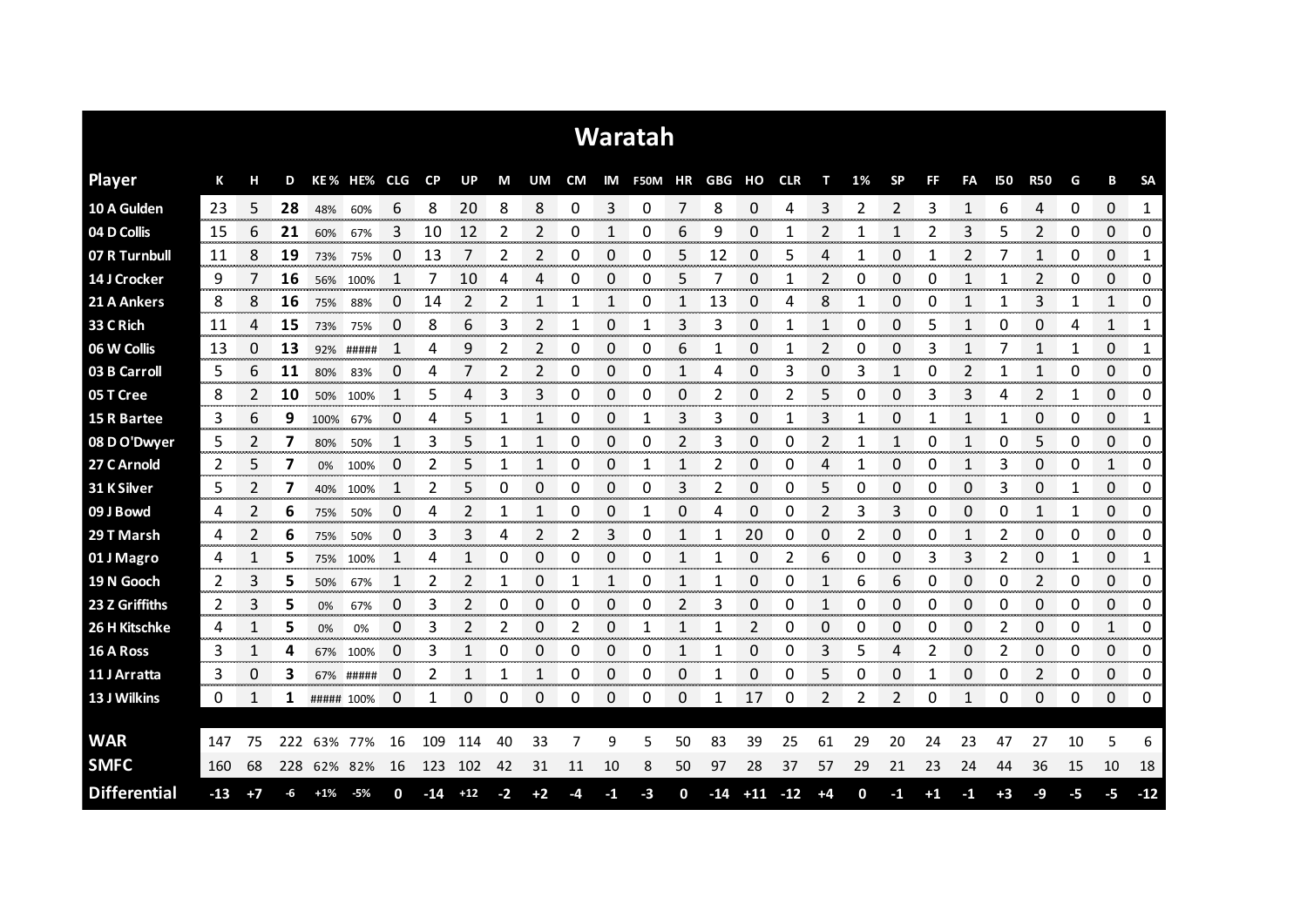|                     |       |      |     |       |             |                         |             |                             |      |                     |    |               | St Mary's  |              |        |       |            |              |    |              |     |                        |            |                      |           |               |                     |
|---------------------|-------|------|-----|-------|-------------|-------------------------|-------------|-----------------------------|------|---------------------|----|---------------|------------|--------------|--------|-------|------------|--------------|----|--------------|-----|------------------------|------------|----------------------|-----------|---------------|---------------------|
| <b>Player</b>       | К     | н    | D   |       | KE% HE% CLG |                         | CP          | UP                          | М    | UM                  | CM |               | IM F50M HR |              | GBG HO |       | <b>CLR</b> | т            | 1% | <b>SP</b>    | FF. | FA                     | <b>I50</b> | <b>R50</b>           | G         | В             | <b>SA</b>           |
| 17 J Smithson       | 17    | 8    | 25  | 65%   | 100%        | 1                       | 15          | 10                          | 3    | 3                   | 0  | 0             | 1          | 4            | 12     | 0     | 9          | 7            | 2  | 0            | 5   | 0                      | 6          | 1                    | 1         | $\mathbf{1}$  | 4                   |
| 33 L Jellyman-Tumer | 18    | 4    | 22  | 72%   | 75%         |                         | 9           | 12                          | 3    | 3                   | 0  |               | 0          |              | 8      | 0     | 3          | 0            |    | 1            |     | 2                      |            | 6                    | 0         | 0             | 2                   |
| 09 D Landt          | 15    | 6    | 21  | 80%   | 83%         | 1                       | 15          | 6                           | 4    | 3                   | 1  | 0             | 2          | 3            | 14     | 0     | 9          | 6            | 0  | 0            | 0   | 4                      |            | 1                    | 1         | 2             | 2                   |
| 04 N Paredes        | 13    | 6    | 19  | 38%   | 50%         | 1                       | 11          | 8                           | 3    | 2                   | 1  | 1             | 0          | 5            | 8      | 0     | 3          | 2            | 0  | 0            | 2   | 2                      | 3          | 3                    | 0         | 1             | 0                   |
| 40 J Kluske         | 11    | 4    | 15  | 55%   | 75%         | 3                       | 9           | 6                           | 2    | 2                   | 0  | 0             | 0          | 4            | 7      | 0     | 1          | $\mathbf{1}$ | 0  | 0            | 2   | 0                      | 1          | $\overline{2}$       | 3         | 2             | 1                   |
| 05 K Parnell        | 7     | 6    | 13  | 57%   | 100%        | 1                       | 8           | 5                           | 3    | 1                   | 2  | 3             | 0          | 3            | 5      | 0     |            | 0            | Δ  | 3            | 1   | 0                      | 2          | 5                    | 0         | 0             | 0                   |
| 11 N Yarran         | 11    | 2    | 13  | 73%   | 50%         | 1                       | 7           | 6                           | 2    | 1                   | 1  | 0             | 0          | 3            | 5      | 0     | 2          | 2            | 1  | 1            | 2   | 2                      | 4          | 0                    | 1         | 0             | 2                   |
| 24 J Calder         | 9     | 2    | 11  | 67%   | 100%        | 0                       | 6           | 4                           | 5    | 1                   | 4  | 0             | 4          | 1            |        | 0     | 0          | 1            | 0  | 0            |     | 1                      | 1          | 0                    | 5         | 1             | 2                   |
| 34 A Heppell        | 10    | 1    | 11  | 60%   | 100%        | 1                       | 6           | 5                           | 3    | 1                   | 2  | 2             | 0          | 3            | 2      | 0     | 1          | 4            | 5  | 5            | 3   | 0                      | 3          | 4                    | 0         | 0             | 1                   |
| 26 H Labastida      | 9     | 0    | 9   |       | 67% #####   | 1                       | 3           | 4                           | 3    | 3                   | 0  | 0             | 0          | 1            | 2      | 0     |            | 2            | 0  | 0            | 1   | 0                      | 2          | 1                    | 0         | 0             | 0                   |
| 30 M Green          | 5     | 4    | 9   | 20%   | 75%         | 1                       | 3           | 6                           | 1    | 1                   | 0  | 0             | 0          | 2            | 3      | 0     | 0          | 2            | 2  | 2            | 0   | 1                      | 0          | 4                    | 0         | 0             | 0                   |
| 14 J Robinson       | 5     | 3    | 8   | 60%   | 67%         | 0                       | 2           | 6                           | 2    | 2                   | 0  | 0             |            | 1            |        | 0     | 0          | 3            |    | 0            | 0   | 0                      | 1          | 0                    | 2         | 0             | 0                   |
| 31 Z Robinson       | 5     | 2    | 7   | 60%   | 100%        | 2                       | 4           | 3                           | 1    | $\mathbf{1}$        | 0  | 1             | 0          | 2            | 4      | 0     |            | 3            | 2  | 2            | 1   | 1                      | 3          | 4                    | 0         | 0             | 1                   |
| 01 Jacob Long       | 4     | 2    | 6   | 75%   | 100%        | 0                       | 1           | 5                           |      | 1                   | 0  | 0             | 0          | 3            |        | 0     | O          | 1            | 1  | 0            | 2   | 0                      | 2          | 1                    | 0         | 0             | 1<br>omano e        |
| 10 S Rioli          | 2     | 4    | 6   | 0%    | 75%         | 0                       | 4           | 2                           | 0    | 0                   | 0  | 0             | 0          | 2            | 4      | 0     |            | 4            | 2  | 0            | 0   | 0                      | 0          | 0                    | 0         | 1             | 1<br>www.com        |
| 12 J Salmon         | 5     |      | 6   | 80%   | 0%          | <b>CONTRACTOR</b>       | 5           | 4                           | 2    | 2<br>manan <b>a</b> | 0  | 0<br>ter en a | 0          |              |        | 0     | O          | 4            | O  | 0<br>ana ar  | 0   | 4<br><b>CONTRACTOR</b> |            | 0<br><b>Seconds</b>  | anana ana | 0<br>ananan a | 1<br><b>Secondo</b> |
| 23 J Toa            | 1     | 5    | 6   |       | 100% 100%   | 0<br>ana ana amin'ny    | 4           | 2                           | 0    | 0                   | 0  | 0             | 0          | 2            | 4      | 20    | 2          | 2            | 0  | 0<br>an an a | 0   | 2<br>www.              | 0          | 0<br>anan men        | 0         | 0<br>an an an | 0<br>www.com        |
| 02 S Holna          | 2     | 3    | 5   | 50%   | 67%         |                         | 3           |                             |      |                     | 0  |               | 0          |              | 3      | 0     | O          | 3            | 6  | 6            | 0   | 2                      | C          | 1                    | 0         | 0             | 0                   |
| 06 S Edwards        | 4     | 0    | 4   |       | 75% #####   | 0                       | 0           | 3                           | 2    | 2                   | 0  | 0             | 0          | 0            | 0      | 0     | 0          | 3            | 0  | 0            | 0   | 0                      |            | 0                    | 1         | 0             | 0                   |
| 21 Braxton Ah Mat   | 4     | 0    | 4   | 50%   | #####       | 0<br><b>DESCRIPTION</b> | 1<br>ananan | 2<br><b>Service Control</b> | 0    | 0<br>----           | 0  | 0<br>mana.    | 0          | 2<br>nanan i | 1      | 8     |            | 3            | 2  | 1            | 0   | 1                      |            | 2<br><b>Services</b> | 0         | 0<br>an an a  | 0<br>annonno        |
| 22 G McMurtrie      | 2     | 2    | 4   | 50%   | 100%        | U                       | 4           | 0                           | 0    | 0                   | 0  | 0             | 0          | 0            | 3      | 0     |            | 1            | 0  | 0            |     | 1                      | 1          | 0                    | 0         | 0             | 0<br>an an a        |
| 27 G Gallus         | 1     | 3    | 4   |       | 0% 100%     | 0                       | 3           | 1                           |      | 1                   | 0  | 1             | 0          | 0            | 3      | 0     | 0          | 3            | 0  | 0            | 0   | 1                      | 0          | 1                    | 0         | 0             | 0                   |
|                     |       |      |     |       |             |                         |             |                             |      |                     |    |               |            |              |        |       |            |              |    |              |     |                        |            |                      |           |               |                     |
| <b>SMFC</b>         | 160   | 68   | 228 | 62%   | 82%         | 16                      | 123         | 102                         | 42   | 31                  | 11 | 10            | 8          | 50           | 97     | 28    | 37         | 57           | 29 | 21           | 23  | 24                     | 44         | 36                   | 15        | 10            | 18                  |
| <b>WAR</b>          | 147   | 75   | 222 |       | 63% 77%     | 16                      | 109         | 114                         | 40   | 33                  | 7  | 9             | 5          | 50           | 83     | 39    | 25         | 61           | 29 | 20           | 24  | 23                     | 47         | 27                   | 10        | 5             | 6                   |
| <b>Differential</b> | $+13$ | $-7$ | +6  | $-1%$ | $+5%$       | 0                       | $+14$       | $-12$                       | $+2$ | $-2$                | +4 | $+1$          | $+3$       | 0            | $+14$  | $-11$ | $+12$      | -4           | 0  | $+1$         | -1  | $+1$                   | -3         | $+9$                 | $+5$      | $+5$          | $+12$               |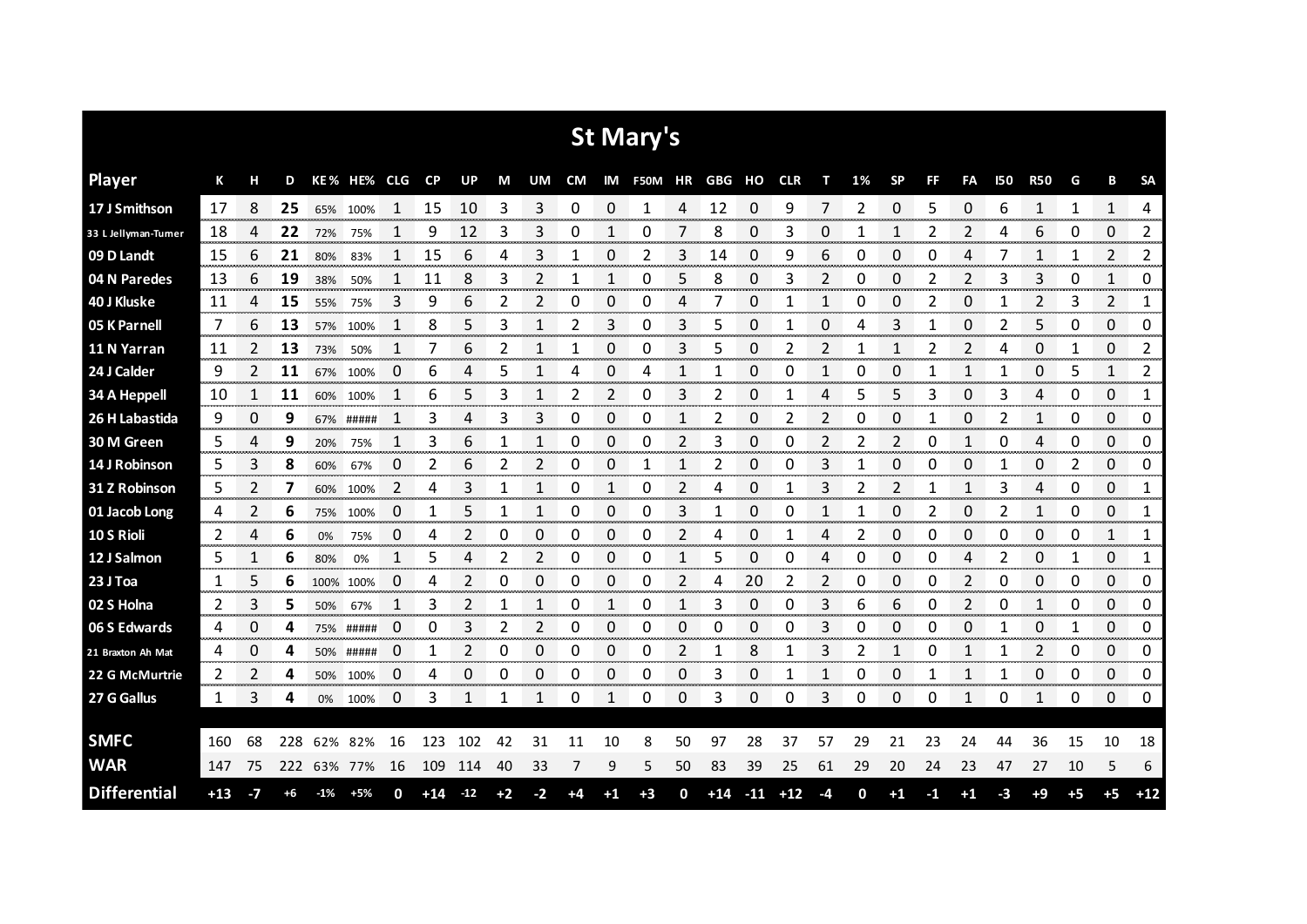|                        |            | <b>Score Sources</b> |
|------------------------|------------|----------------------|
|                        | <b>WAR</b> | <b>SMFC</b>          |
| <b>Turnover</b>        | 3.1.19     | 5.6.36               |
| <b>Stoppage</b>        | 5.3.33     | 10.4.64              |
| <b>Kick In</b>         | 2.1.13     | 0.0.0                |
| <b>TOTAL</b>           | 10.5.65    | 15.10.100            |
|                        |            | Defensive 50         |
| <b>Turnover</b>        | 1.1.7      | 0.1.1                |
| <b>Stoppage</b>        | 0.0.0      | 1.0.6                |
| <b>Kick In</b>         | 2.1.13     | 0.0.0                |
| <b>TOTAL</b>           | 3.2.20     | 1.1.7                |
|                        |            | <b>Midfield</b>      |
| <b>Turnover</b>        | 1.0.6      | 5.4.34               |
| <b>Centre Bounce</b>   | 2.0.12     | 4.4.28               |
| <b>B/ARC Stoppages</b> | 2.2.14     | 4.0.24               |
| <b>TOTAL</b>           | 5.2.32     | 13.8.86              |
|                        |            | <b>Forward 50</b>    |
| <b>Turnover</b>        | 1.0.6      | 0.1.1                |
| <b>Stoppage</b>        | 1.1.7      | 1.0.6                |
| <b>TOTAL</b>           | 2.1.13     | 1.1.7                |